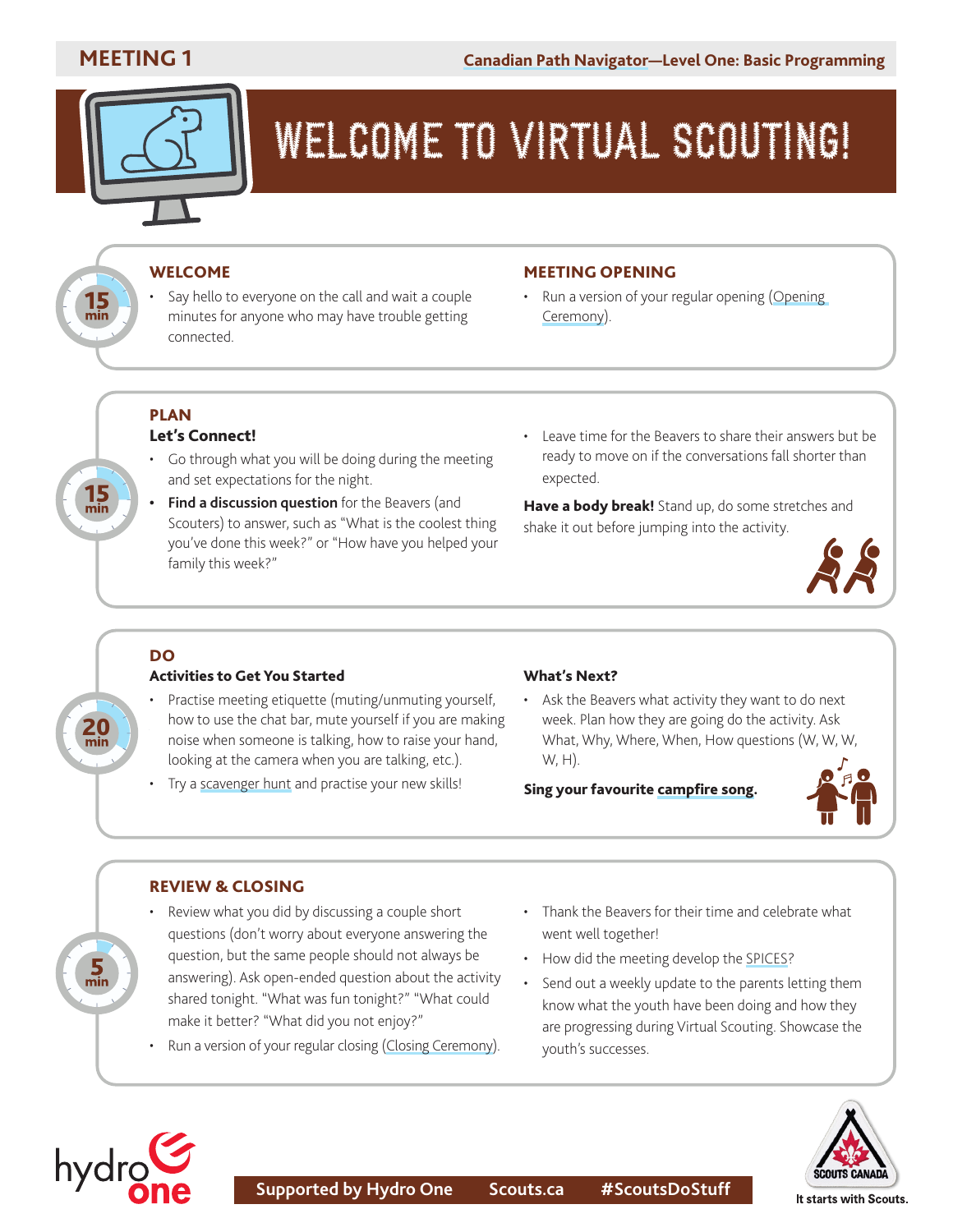

# LOOK FOR THE HELPERS!

#### WELCOME

Say hello to everyone on the call and wait a couple minutes for anyone who may have trouble getting connected.

#### MEETING OPENING

• Run a version of your regular opening ([Opening](https://scoutsca.s3.amazonaws.com/2019/01/scouter-manual.pdf#page=64) [Ceremony](https://scoutsca.s3.amazonaws.com/2019/01/scouter-manual.pdf#page=64)).

#### PLAN Let's Connect!

- Go through what you will be doing during the meeting and set expectations for the night.
- **• Find a discussion question** for the Beavers (and Scouters) to answer, such as "What is the coolest thing you've done this week?" or "How have you helped your family this week?"
- Leave time for the Beavers to share their answers but be ready to move on if the conversations fall shorter than expected.

Have a body break! Stand up, do some stretches and shake it out before jumping into the activity.



#### DO

20

ج<br>min

 $15$ <sub>min</sub>

15<br>min

Incorporate what activity the Beavers decided on last week.

#### Activities to Get You Started

- Good Turn Week
- Learn some simple first aid, like putting on a bandage or by doing teddy bear first aid.
- Thank a frontline worker with artwork and put your creation in your window so that they can see it.

#### What's Next?

• Talk about Lodges, or how they are still used in a virtual setting. Start thinking about some activities you could try in your virtual meetings.

#### Sing your favourite [campfire song](https://www.scoutshop.ca/products/book-campfire?_pos=1&_sid=1cfc36ff5&_ss=r).



#### REVIEW & CLOSING

- Review what you did by discussing a couple of short open-ended questions (don't worry about everyone answering the question, but the same people should not always be answering).
- Run a version of your regular closing [\(Closing](https://scoutsca.s3.amazonaws.com/2019/01/scouter-manual.pdf#page=65) [Ceremony\)](https://scoutsca.s3.amazonaws.com/2019/01/scouter-manual.pdf#page=65).
- Thank the Beavers for their time and celebrate what went well together!
- How did the meeting develop the [SPICES](https://www.scouts.ca/programs/canadian-path/about/the-four-elements.html)?
- Send out a weekly update to the parents letting them know what the youth have been doing and how they are progressing during Virtual Scouting. Showcase the youth's successes.



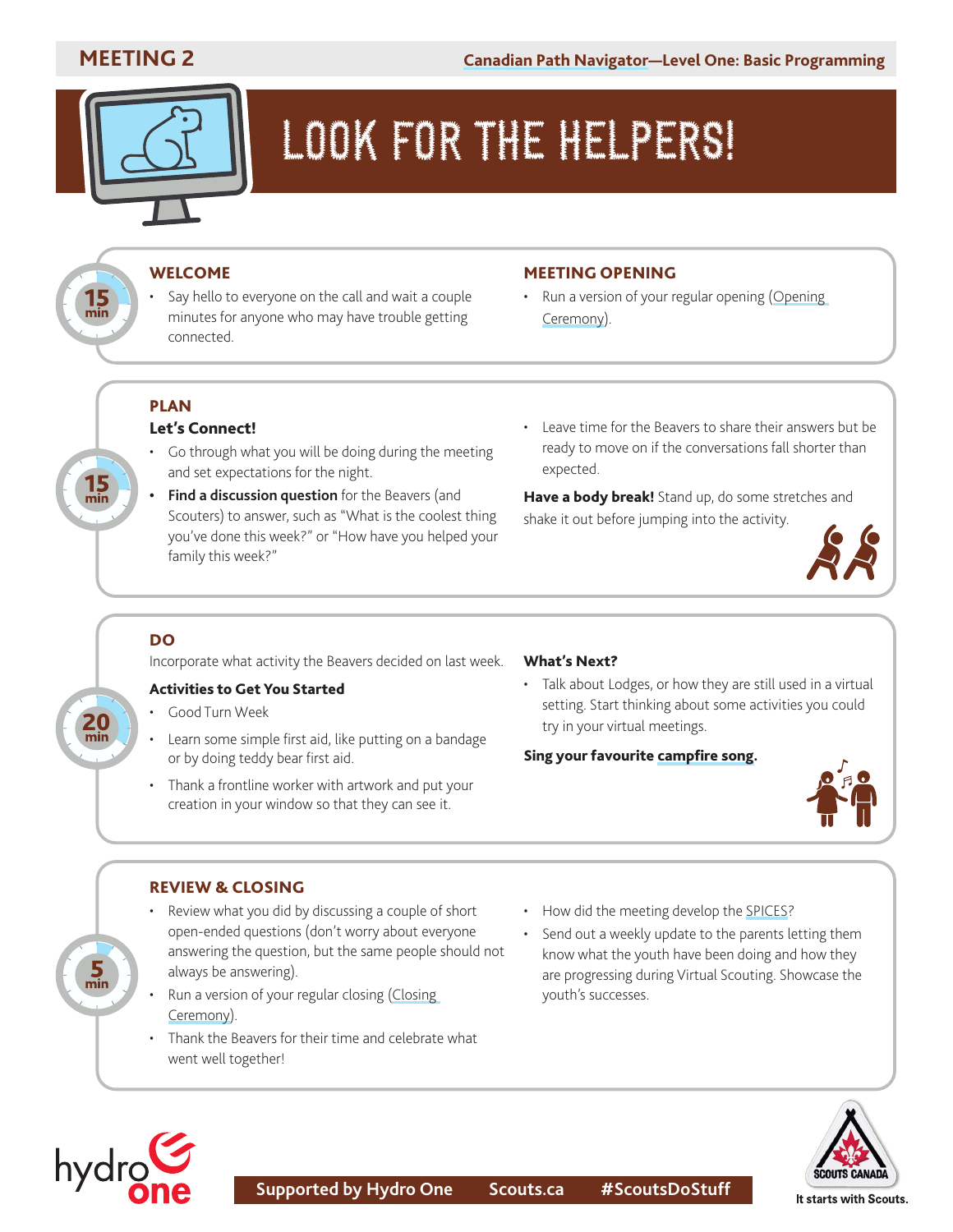

# LEARN A NEW SKILL!

#### **WELCOME**

Say hello to everyone on the call and wait a couple minutes for anyone who may have trouble getting connected.

#### MEETING OPENING

Run a version of your regular opening ([Opening](https://scoutsca.s3.amazonaws.com/2019/01/scouter-manual.pdf#page=64) [Ceremony](https://scoutsca.s3.amazonaws.com/2019/01/scouter-manual.pdf#page=64)).

#### PLAN Let's Connect!

- Have the White Tails tell the others what the format of tonight's meeting is going to be. Do any last-minute planning if needed.
- **• White Tail question** for the Beavers (and Scouters) to answer, such as "What is the coolest thing you've done this week?" or "How have you helped your family this week?"
- Leave time for the Beavers to share their answers but be ready to move on if the conversations fall shorter than expected.

Have a body break! Stand up, do some stretches and shake it out before jumping into the activity.



#### DO

20

 $\frac{5}{2}$ 

 $\frac{15}{\text{min}}$ 

15<br>min

#### Break off onto Lodges (remember the [Two-Scouter](https://scoutsca.s3.amazonaws.com/2019/05/two-scouter-rule.pdf)  [Rule](https://scoutsca.s3.amazonaws.com/2019/05/two-scouter-rule.pdf)).

Incorporate the activity the Beavers decided on last week.

#### Activities to Get You Started

- Learn something new together! Work together to try a skill that is new to the whole Section (e.g. how to tie a simple knot).
- Share the finished products and practise your new learned skill throughout the week.

#### What's Next?

• Talk about what the Beavers want to do next? Put together a plan. This may be a weekly, monthly or annual plan if it is large project.

Sing your favourite [campfire song](https://www.scoutshop.ca/products/book-campfire?_pos=1&_sid=1cfc36ff5&_ss=r).



#### REVIEW & CLOSING

- Review what you did by discussing a couple of short open-ended questions (don't worry about everyone answering the question, but the same people should not always be answering).
- Run a version of your regular closing [\(Closing Ceremony\)](https://scoutsca.s3.amazonaws.com/2019/01/scouter-manual.pdf#page=65).
- Thank the Beavers for their time and celebrate what went well together!
- Remind the White Tails to stay on the call.
- Have a discussion on the format for the next week's meeting. What do the White Tails want to discuss? What activities do they want to do in their Lodges?
- How did the meeting develop the [SPICES](https://www.scouts.ca/programs/canadian-path/about/the-four-elements.html)?
- Send out a weekly update to the parents letting them know what the youth have been doing and how they are progressing during Virtual Scouting. Showcase the youth's successes.



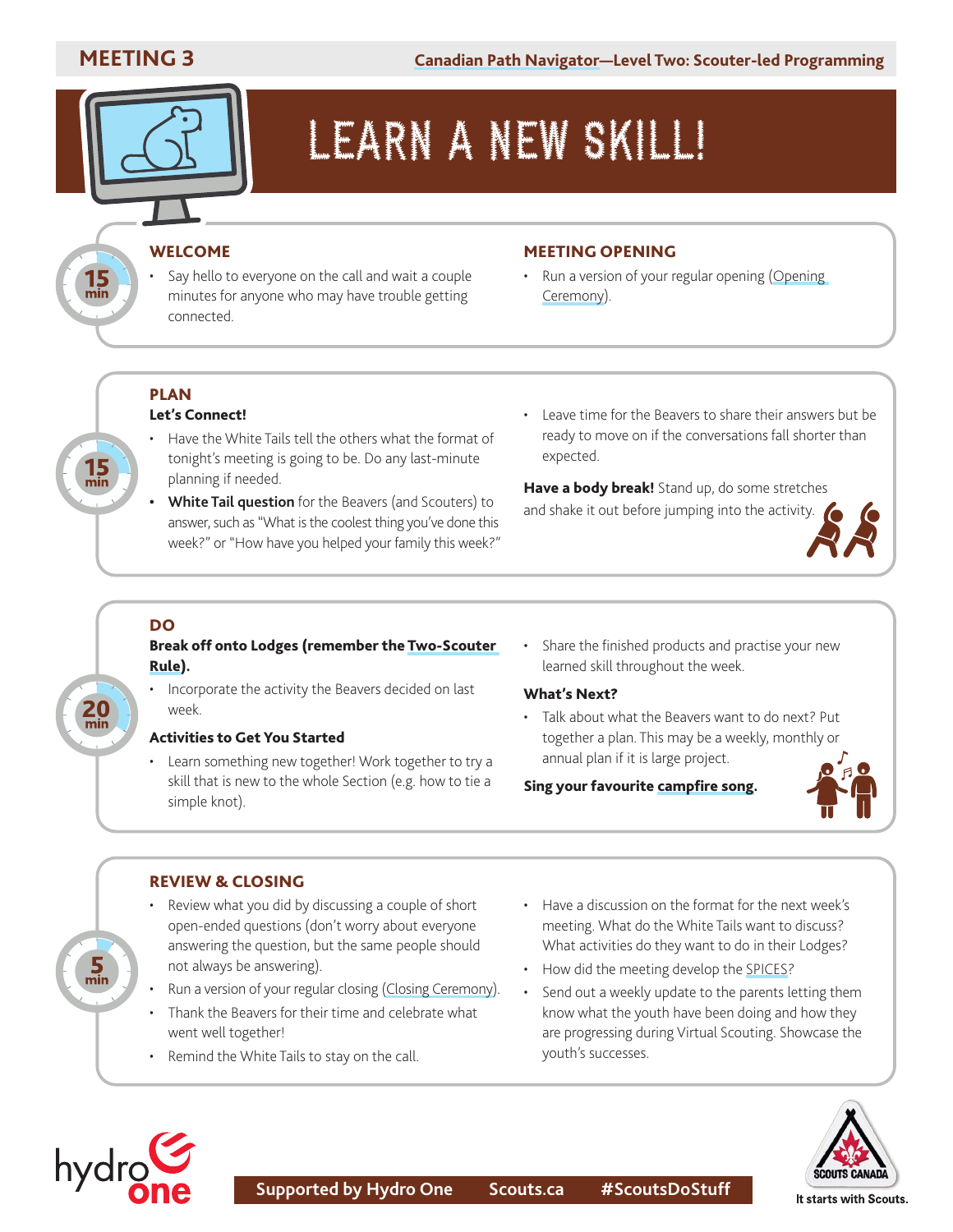$15 m$ 

**MEETING 4 [Canadian Path Navigator](https://www.scouts.ca/resources/program-resources/canadian-path-navigator.html)—Level Two: Scouter-led Programming**

## BUILD IT BETTER **(or other theme chosen by youth)**

#### **WELCOME**

Say hello to everyone on the call and wait a couple minutes for anyone who may have trouble getting connected.

#### MEETING OPENING

• Run a version of your regular opening ([Opening](https://scoutsca.s3.amazonaws.com/2019/01/scouter-manual.pdf#page=64) [Ceremony](https://scoutsca.s3.amazonaws.com/2019/01/scouter-manual.pdf#page=64)).

#### PLAN Let's Connect!

- Have the White Tails tell the others what the format of tonight's meeting is going to be. Do any last-minute planning if needed.
- **• White Tail question** for the Beavers (and Scouters) to answer, such as "What is the coolest thing you've done this week?" or "How have you helped your family this week?"
- Leave time for the Beavers to share their answers but be ready to move on if the conversations fall shorter than expected.

Have a body break! Stand up, do some stretches and shake it out before jumping into the activity.



#### DO

20<br><sub>min</sub>

 $\frac{5}{2}$ 

#### Break off onto Lodges (remember the [Two-Scouter](https://scoutsca.s3.amazonaws.com/2019/05/two-scouter-rule.pdf)  [Rule](https://scoutsca.s3.amazonaws.com/2019/05/two-scouter-rule.pdf)).

• Incorporate the activity the Beavers decided on last week.

#### Activities to Get You Started

- What could you "build better?
- Can you build a better [Beaver Buggy](https://www.scouts.ca/resources/activity-finder/activity-finder/fastest-vehicle-ever.html) to make it faster, stronger or more unique? Work on your Beaver Buggies, and have a virtual race through timing your buggy, or show your amazing finished products to the group!
- Beavers build dams; how do they build them, and why? Try [building your own dam,](https://www.scouts.ca/resources/activity-finder/activity-finder/build-a-dam.html) using sticks from outside or household items.

#### What's Next?

• Talk about what the Beavers want to do next? Put together a plan. This may be a weekly, monthly or annual plan if it is large project.

#### Sing your favourite [campfire song](https://www.scoutshop.ca/products/book-campfire?_pos=1&_sid=1cfc36ff5&_ss=r).



#### REVIEW & CLOSING

- Review what you did by discussing a couple of short open-ended questions (don't worry about everyone answering the question, but the same people should not always be answering).
- Run a version of your regular closing [\(Closing Ceremony](https://scoutsca.s3.amazonaws.com/2019/01/scouter-manual.pdf#page=65)).
- Thank the Beavers for their time and celebrate what went well together!
- Remind the White Tails to stay on the call.
- Have a discussion on the format for the next week's meeting. What do the White Tails want to discuss? What activities do they want to do in their Lodges?
- How did the meeting develop the [SPICES](https://www.scouts.ca/programs/canadian-path/about/the-four-elements.html)?
- Send out a weekly update to the parents letting them know what the youth have been doing and how they are progressing during Virtual Scouting. Showcase the youth's successes.



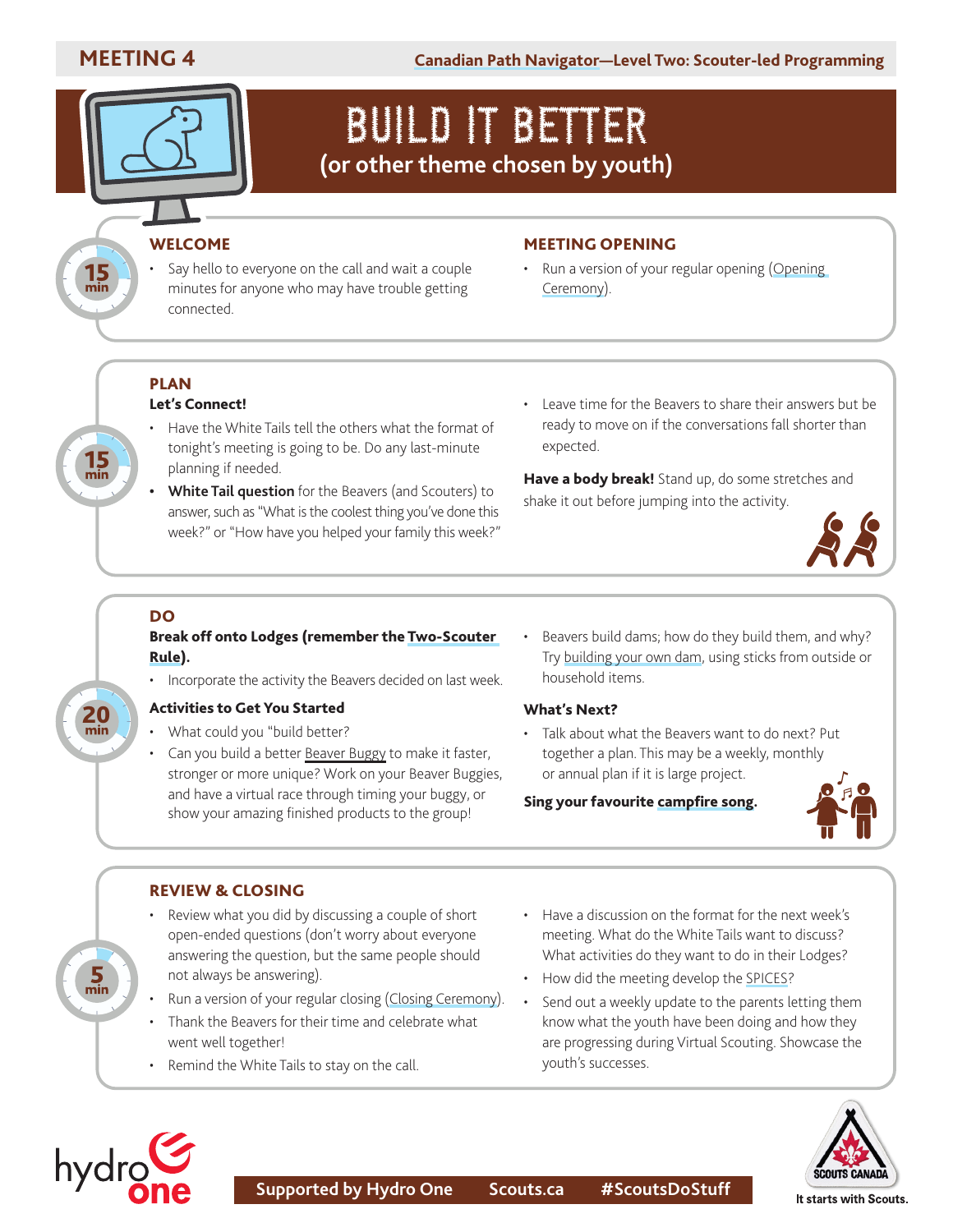**15**<br>min

**15**<br>min

## GET READY FOR CAMPING! **(or other theme chosen by youth)**

#### **WELCOME**

Say hello to everyone on the call and wait a couple minutes for anyone who may have trouble getting connected.

#### MEETING OPENING

• Run a version of your regular opening ([Opening](https://scoutsca.s3.amazonaws.com/2019/01/scouter-manual.pdf#page=64) [Ceremony](https://scoutsca.s3.amazonaws.com/2019/01/scouter-manual.pdf#page=64)).

### **PLAN**

#### Let's Connect!

- Have the White Tails tell the others what the format of tonight's meeting is going to be. Do any last-minute planning if needed.
- **• White Tail question** for the Beavers (and Scouters) to answer, such as "What is the coolest thing you've done this week?" or "How have you helped your family this week?"
- Leave time for the Beavers to share their answers but be ready to move on if the conversations fall shorter than expected.

Have a body break! Stand up, do some stretches and shake it out before jumping into the activity.



#### DO

20<sub>min</sub>

 $\frac{5}{2}$ 

hydrg

#### Break off onto Lodges (remember the [Two-Scouter](https://scoutsca.s3.amazonaws.com/2019/05/two-scouter-rule.pdf)  [Rule](https://scoutsca.s3.amazonaws.com/2019/05/two-scouter-rule.pdf)).

• Incorporate the activity the Beavers decided on last week.

#### Activities to Get You Started

- [Alphabet Hike—](https://www.scouts.ca/resources/activity-finder/activity-finder/alphabet-hike.html)Find a way to safely walk around your community and challenge yourself to find as many letters of the alphabet as possible! Share photos or stories of what you found for each letter.
- [Leave No Trace Nature Collage](https://www.scouts.ca/resources/activity-finder/activity-finder/leave-no-trace-nature-collage.html)—While on your walk, collect different items for your collage, like sticks, leaves or pinecones. Create your collage during your meeting.
- [What's That Sound?—](https://www.scouts.ca/resources/activity-finder/whats-that-sound.html)Have Scouters (or Beavers) turn off their video and use something to make a noise. Invite the rest of the Beavers guess what the sound was!

#### What's Next?

Talk about what the Beavers want to do next? Put together a plan. This may be a weekly, monthly or annual plan if it is large project. Look at the [Activity](https://www.scouts.ca/resources/program-resources/trail-cards/beaver-scouts.html)  Finder [on Scouts.ca](https://www.scouts.ca/resources/program-resources/trail-cards/beaver-scouts.html) and see if you can incorporate them into your meeting.

#### Sing your favourite [campfire song](https://www.scoutshop.ca/products/book-campfire?_pos=1&_sid=1cfc36ff5&_ss=r).



#### REVIEW & CLOSING

- Review what you did by discussing a couple of short open-ended questions (don't worry about everyone answering the question, but the same people should not always be answering).
- Run a version of your regular closing [\(Closing Ceremony\)](https://scoutsca.s3.amazonaws.com/2019/01/scouter-manual.pdf#page=65).
- Thank the Beavers for their time and celebrate what went well together!
- Remind the White Tails to stay on the call.
- Have a discussion on the format for the next week's meeting. What do the White Tails want to discuss? What activities do they want to do in their Lodges?
- How did the meeting develop the [SPICES](https://www.scouts.ca/programs/canadian-path/about/the-four-elements.html)?
- Send out a weekly update to the parents letting them know what the youth have been doing and how they are progressing during Virtual Scouting. Showcase the youth's successes.

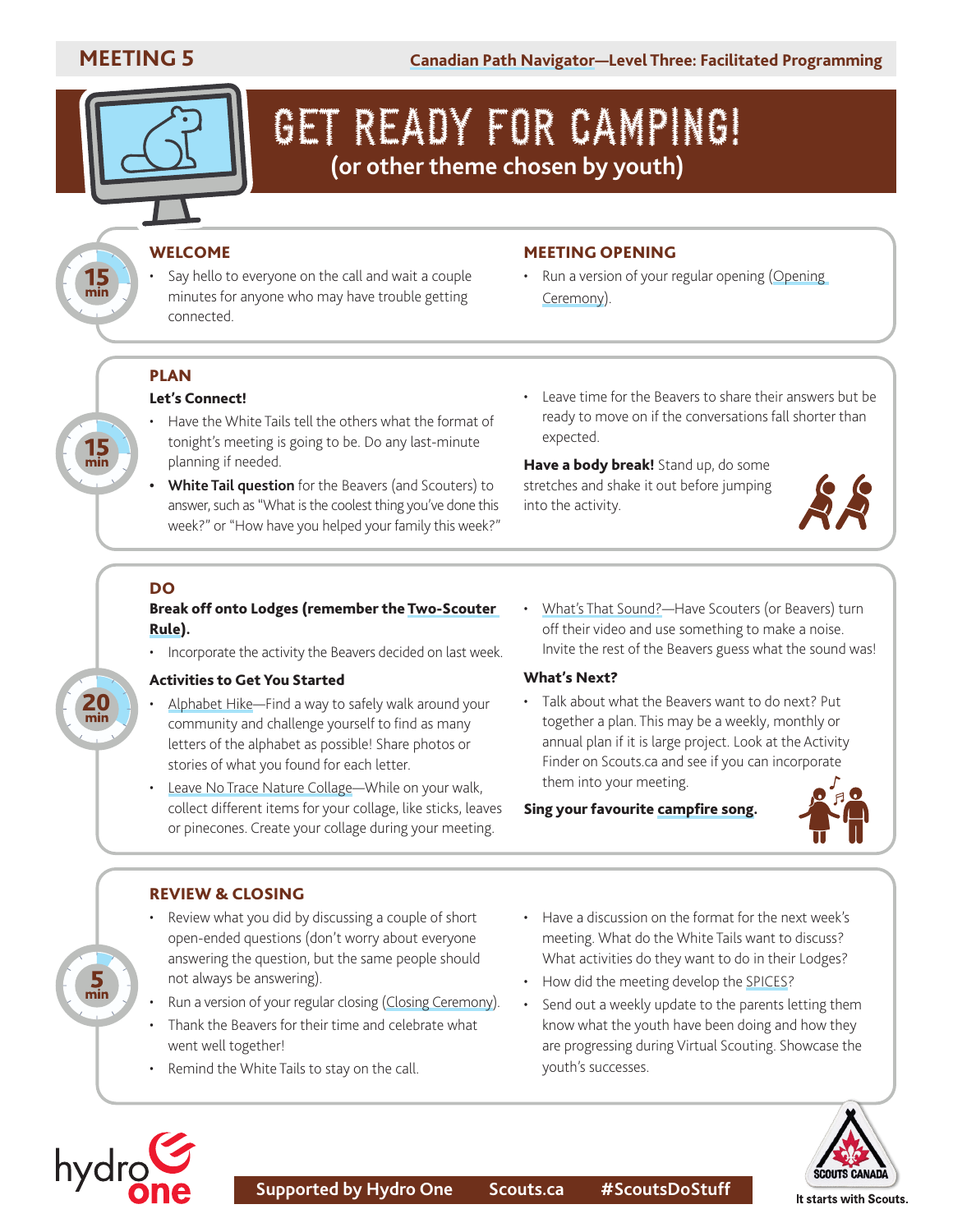$15$ <sub>min</sub>

 $15$ <sub>min</sub>



## EMERGENCY LAUNCH! **(or other theme chosen by youth)**

### WELCOME

Say hello to everyone on the call and wait a couple minutes for anyone who may have trouble getting connected.

#### MEETING OPENING

• Run a version of your regular opening ([Opening](https://scoutsca.s3.amazonaws.com/2019/01/scouter-manual.pdf#page=64) [Ceremony](https://scoutsca.s3.amazonaws.com/2019/01/scouter-manual.pdf#page=64)).

## PLAN

#### Let's Connect!

- Have the White Tails tell the others what the format of tonight's meeting is going to be. Do any last-minute planning if needed.
- **• White Tail question** for the Beavers (and Scouters) to answer, such as "What is the coolest thing you've done this week?" or "How have you helped your family this week?"
- Leave time for the Beavers to share their answers but be ready to move on if the conversations fall shorter than expected.

Have a body break! Stand up, do some stretches and shake it out before jumping into the activity.



#### DO

 $20$ <sub>min</sub>

 $\frac{5}{2}$ 

#### Break off onto Lodges (remember the [Two-Scouter](https://scoutsca.s3.amazonaws.com/2019/05/two-scouter-rule.pdf)  [Rule](https://scoutsca.s3.amazonaws.com/2019/05/two-scouter-rule.pdf)).

• Incorporate the activity the Beavers decided on last week.

#### Activities to Get You Started

- Make an emergency Escape Plan for your family.
- What goes in an emergency bag? Try making one for your family.
- [Prevent a wildfire.](https://www.scouts.ca/resources/activity-finder/prevent-a-wildfire.html)
- [Learn all about Search and Rescue.](https://sarvac.ca/)
- [Learn what the Red Cross does in a disaster.](https://www.redcross.ca/)

• Do you know anyone who is a SAR (Search and Rescue) tech who could talk to your Colony? Is there a video you could watch about Search and Rescue?

#### What's Next?

• Talk about what the Beavers want to do next. Put together a plan. This may be a weekly, monthly or annual plan if it is large project. Look at the [Activity](https://www.scouts.ca/resources/program-resources/trail-cards/beaver-scouts.html)  Finder on Scouts.ca and see if you can incorporate them into your meeting.

Sing your favourite [campfire song](https://www.scoutshop.ca/products/book-campfire?_pos=1&_sid=1cfc36ff5&_ss=r).



#### REVIEW & CLOSING

- Review what you did by discussing a couple of short open-ended questions (don't worry about everyone answering the question, but the same people should not always be answering).
- Run a version of your regular closing [\(Closing Ceremony\)](https://scoutsca.s3.amazonaws.com/2019/01/scouter-manual.pdf#page=65).
- Thank the Beavers for their time and celebrate what went well together!
- Remind the White Tails to stay on the call.
- Have a discussion on the format for the next week's meeting. What do the White Tails want to discuss? What activities do they want to do in their Lodges?
- How did the meeting develop the [SPICES](https://www.scouts.ca/programs/canadian-path/about/the-four-elements.html)?
- Send out a weekly update to the parents letting them know what the youth have been doing and how they are progressing during Virtual Scouting. Showcase the youth's successes.



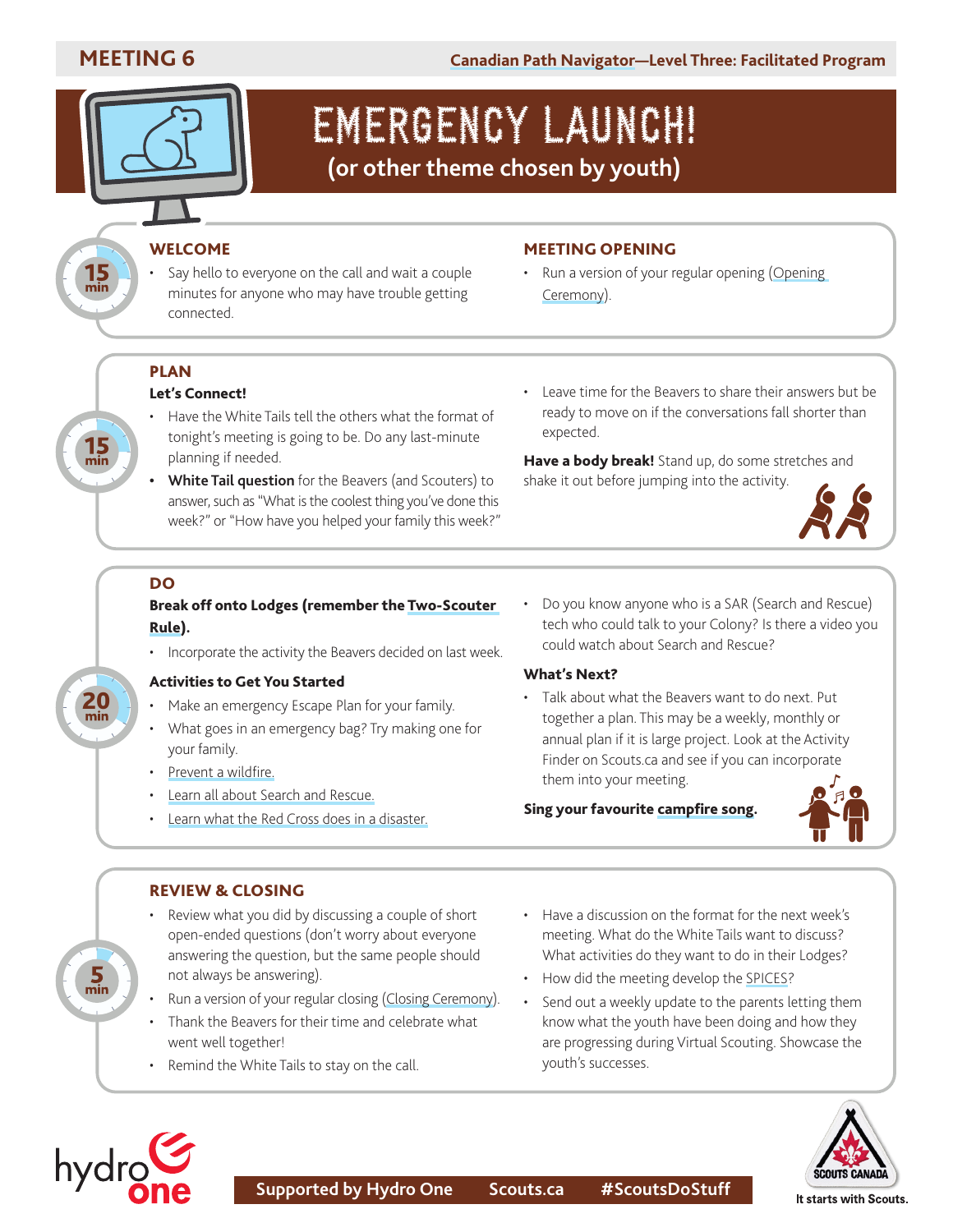$15 \text{ min}$ 

 $15 m$ 



## LOVE YOUR WATER! **(or other theme chosen by youth)**

### **WELCOME**

Say hello to everyone on the call and wait a couple minutes for anyone who may have trouble getting connected.

#### MEETING OPENING

• Run a version of your regular opening ([Opening](https://scoutsca.s3.amazonaws.com/2019/01/scouter-manual.pdf#page=64) [Ceremony](https://scoutsca.s3.amazonaws.com/2019/01/scouter-manual.pdf#page=64)).

## PLAN

### Let's Connect!

- Have the White Tails tell the others what the format of tonight's meeting is going to be. Do any last-minute planning if needed.
- **• White Tail question** for the Beavers (and Scouters) to answer, such as "What is the coolest thing you've done this week?" or "How have you helped your family this week?"
- Leave time for the Beavers to share their answers but be ready to move on if the conversations fall shorter than expected.
- Invite the Group Commissioner to help the Colony review the season.

Have a body break! Stand up, do some stretches and shake it out before jumping into the activity.



### DO

20

#### Break off onto Lodges (remember the [Two-Scouter](https://scoutsca.s3.amazonaws.com/2019/05/two-scouter-rule.pdf)  [Rule](https://scoutsca.s3.amazonaws.com/2019/05/two-scouter-rule.pdf)).

• Incorporate the activity the Beavers decided on last week.

#### Activities to Get You Started

- Stay Afloat—Create a model boat during your meeting and find a safe way to test it out afterwards. Share a photo or video of your boat floating. Whose boat floated the best?
- • [Water Filter—](https://www.scouts.ca/resources/activity-finder/activity-finder/water-filter.html)Love your water by cleaning it up! Gather the supplies to build your water filter during your

meeting, then test it out afterwards. Take before-andafter photos of your water.

Doesit Float?

#### What's Next?

Talk about what the Beavers want to do next? Put together a plan. This may be a weekly, monthly or annual plan if it is large project. Look at the [Activity](https://www.scouts.ca/resources/program-resources/trail-cards/beaver-scouts.html)  Finder on Scouts.ca and see if you can incorporate them into your meeting.

Sing your favourite [campfire song](https://www.scoutshop.ca/products/book-campfire?_pos=1&_sid=1cfc36ff5&_ss=r).



#### REVIEW & CLOSING

- Review what you did by discussing a couple of short open-ended questions (don't worry about everyone answering the question, but the same people should not always be answering).
- Run a version of your regular closing [\(Closing Ceremony\)](https://scoutsca.s3.amazonaws.com/2019/01/scouter-manual.pdf#page=65).
- Thank the Beavers for their time and celebrate what went well together!
- Remind the White Tails to stay on the call.
- Have a discussion on the format for the next week's meeting. What do the White Tails want to discuss? What activities do they want to do in their Lodges?
- How did the meeting develop the [SPICES](https://www.scouts.ca/programs/canadian-path/about/the-four-elements.html)?
- Send out a weekly update to the parents letting them know what the youth have been doing and how they are progressing during Virtual Scouting. Showcase the youth's successes.